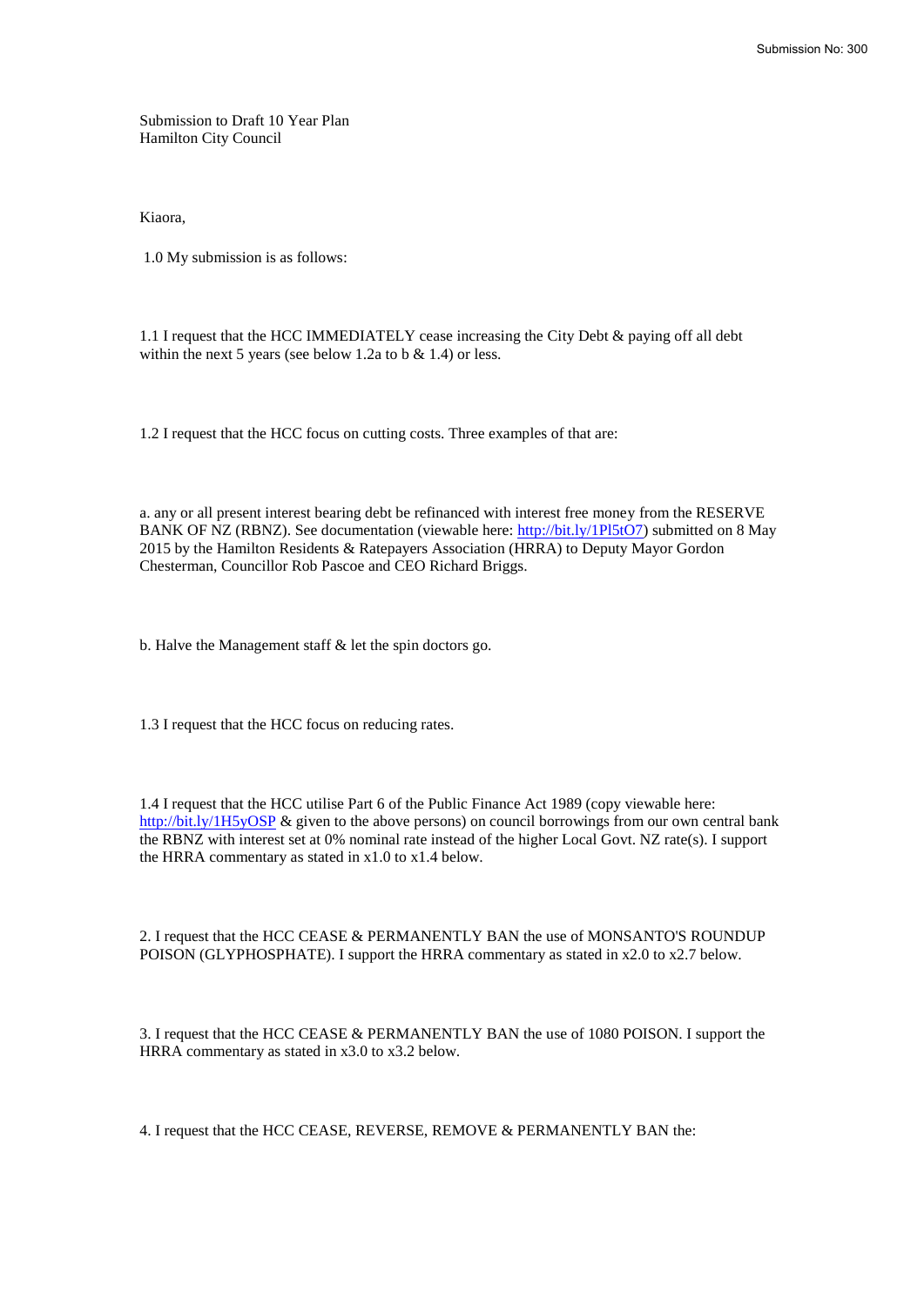### a. DEVIOUS IMPLEMENTATION of WATER METERS

b. SECRETIVE AGENDA to PRIVITISE the water & it's associated infra structure. I support the HRRA commentary as stated in x4.0 to x4.0 below.

5. I request that the HCC CEASE & PERMANENTLY BAN the MASS MEDICATION by COERCIVE means of adding Hydrofluorosilicic Acid into the drinking water OR provide UNfluoridated water supply(ies) as well as FILTERING the CHLORINE therefrom. I support the HRRA commentary as stated in x5.0 to x5.2 below.

6. I request that the HCC support the HRRA's position to:

a. retain pensioner housing.

b. that all projects that are not CORE activities be deferred.

7. I request that the HCC consider establishing a committee in conjunction with the community groups etc (eg) HRRA to look at:

a. financially healthier methods of funding the City's needs  $\&$ ;

# b. PERMANENTLY ABOLISHING ALL RATES or LAND TAXES in their ENTIRETY!

8. Municipal Pools. I support the HRRA commentary as follows:

"We are supportive of the Sink or Swim group wishing to retain and revamp our historical pools. It appears they have a strong group dedicated with expertise, time, passion and with correct support of funding (points 1 & 2 above) and fundraising themselves will achieve their goal of an outdoor pool. It is unique, needed and wanted by many groups in the central city including local schools, athletes who need conditions outdoors for long distance and triathalon events. The cheaper option is preferable and we are told it does not have to be done all at once. Defer the new pools for the other parts of the city".

Kiaora ano,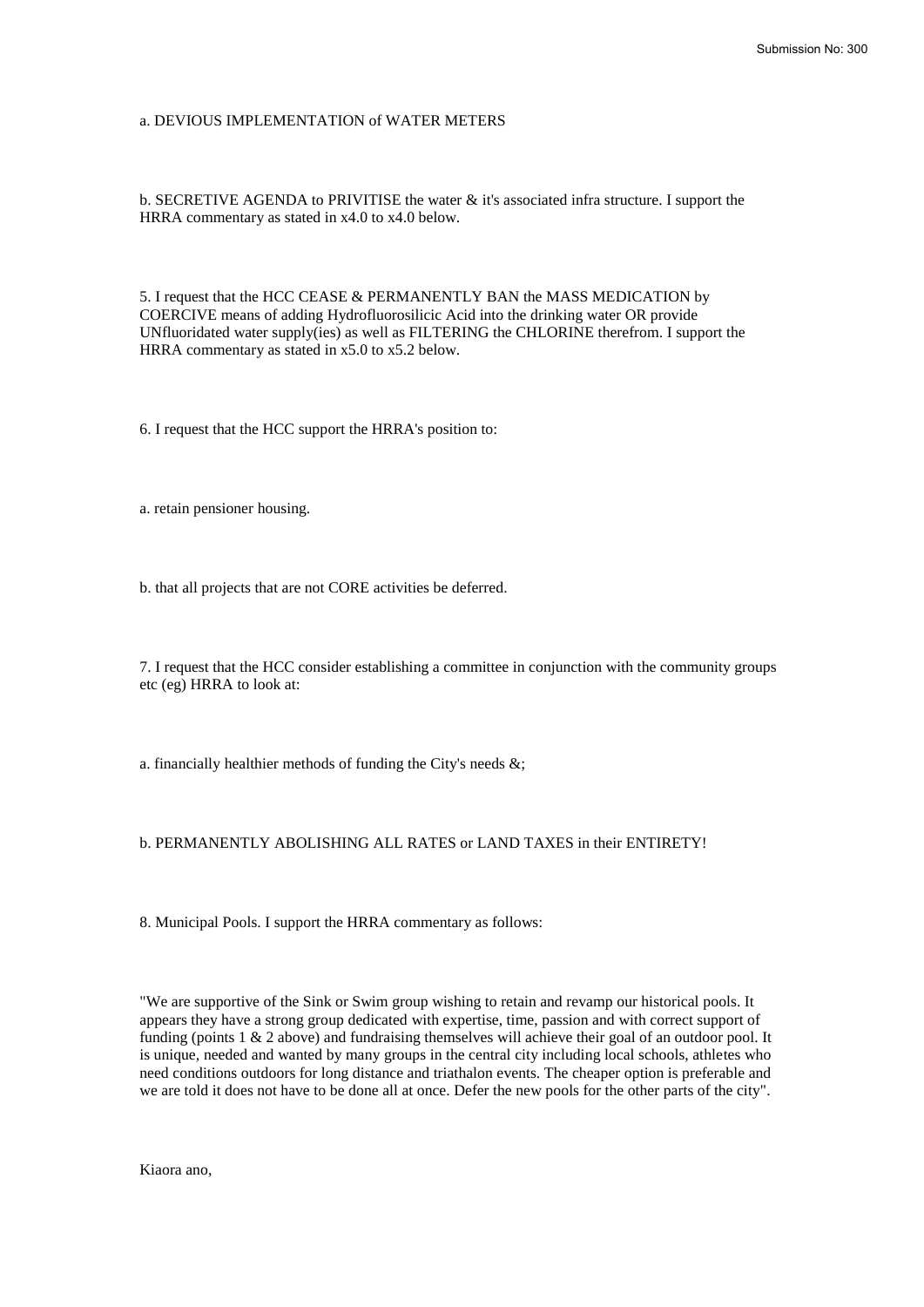TK Lewis

3/73 Anglesea Street, Hamilton.

# **Our Deflationary Economy.**

x1.0 Why would a council want to borrow more money when last week it was made known that New Zealand is in a deflationary position? After 10 years Japan is STILL not out of deflation. Council have had predictions that our city must increase its borrowing due to growth of our population but we want the concrete evidence to support and quantify this argument. The English Geographer who is charting the world wide decline in populations is Dr. Peter Matanle. The NZ birthrate has been below replacement level since the 1970s and by 2014 was half of what it was in 1960. If we are to receive newcomers from Auckland due to the housing "bubble "and its high prices then surely this Council must make submissions to Central Government to address this problem causing this exodus? In any case, developers of new subdivisions should be shouldering the majority of costs and not ratepayers. Members would like to know what the debt cap is presently and are you staying close to budget and what are we paying in interest for city debt? Could we please have a monthly report of the city's interest bill?

x1.1 We wonder if Hamilton City Council has a conversation with other councils in your area on their rates rises? Who in your council considers how a ratepayer is to cope with escalating rates rises having to pay 2 councils where there is no extra income for people to give? People are finding it more impossible to make ends meet and many including the elderly and families are becoming more disadvantaged. Is this the New Zealand we want? This council needs to realise that PEOPLE MATTER MOST and in times of financial hardship we don't NEED to always be having nice things all of the time! Rates as per current 10 Year Plan are set to increase by 50% and our Association will not be surprised to see an exodus of people moving away from Hamilton. With the behaviour of this current council refusing to consider their own consultation process and the outcome of public opinion people are becoming disenfranchised and angry because council are going against common sense and community. The majority of people said 3 years ago no to rates being based on capital value and no this time yet it was changed. Pensioner housing; the majority said no sale. Council ignored community and now you have some 300 elderly people very worried about their future. I hear rents are to rise by 11% - where are these people on fixed incomes going to find more and where will they go if they cannot afford to stay? You have created a problem when there was none. When a city cannot look after the very people who built it by paying their fair share of rates and taxes we are seen to be a poor and sad society indeed. SHAME on this council.

x1.2 With the substantial reliance on the dairy income in this region we think with the drastic downturn in the income for dairy farmers this will negatively effect their ability to actually retain their homes and farms and meet rates and tax bills. This in turn will negatively effect the rest of the regional communities to retain their homes and business'. Where will ownership of our lands then go to? You have to ask the bigger question of Central Govt as a council as to whom we are indebted to? The NZ debt clock as of 5 May 2015 is \$86b with govt borrowing between \$30 - \$60 million daily to keep us afloat. I am going to place with you 2 very important documents regarding funding of local governments.

a. copy of Public Finance Act 1989. See link in 1.4 above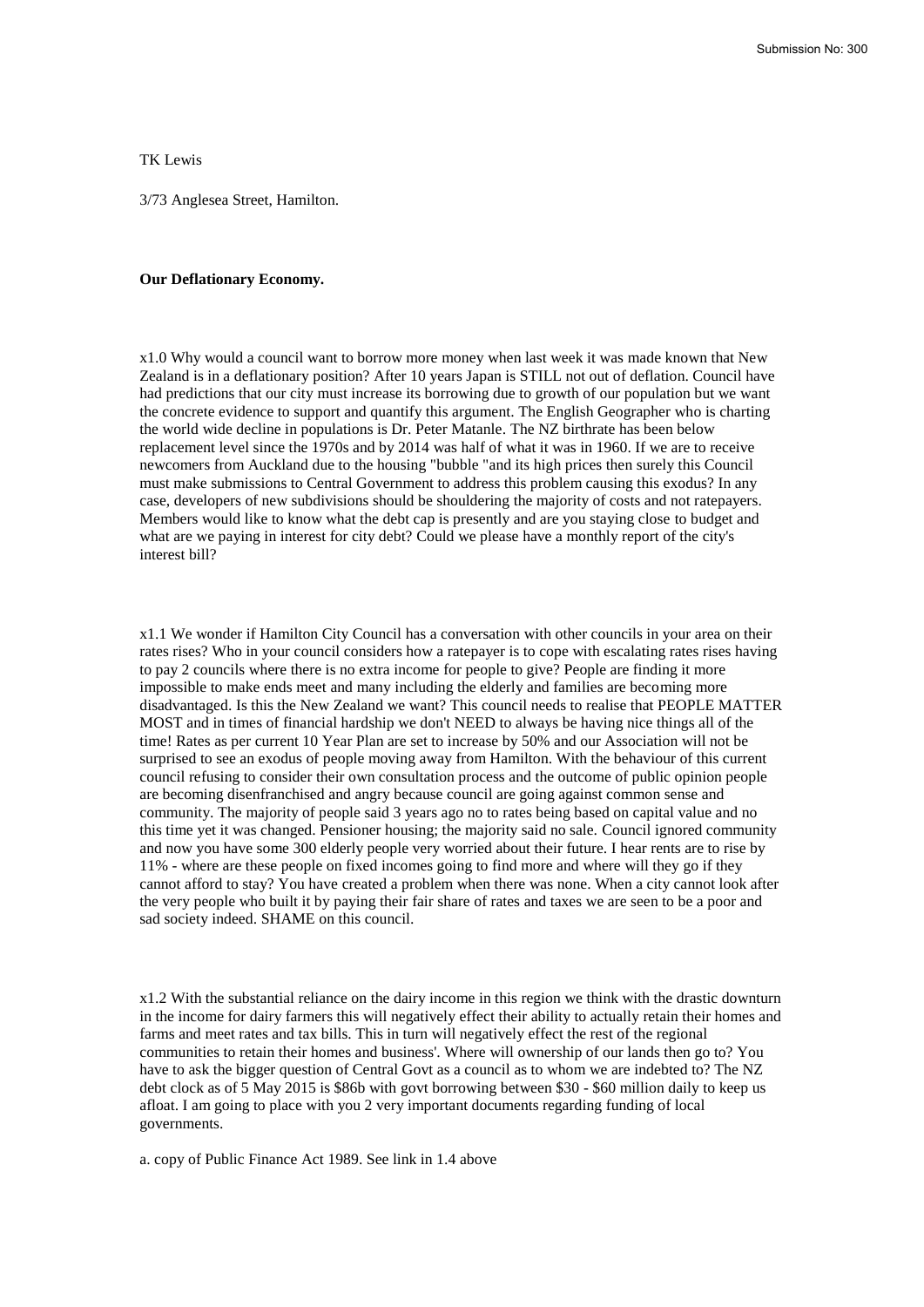b. copy of Democrats for Social Credit Submission to Local Govt. Funding Review Committee. See link in 1.2a above.

x1.3 Now is the time to drastically prune your costs. Rates ought to be cut - not increased in our current deflationary economic environment. We are all going to be in for a rough ride and our living standards are likely to tumble. Cut out the consultants - rely more on your qualified staff!

x1.4 Many of us have submitted in recent years to Council that it should dismantle itself from the United Nations Agenda 21 Sustainable Development as this is an agenda, by stealth, to enable the erosion of property rights and personal freedoms. It's an agenda that documents and controls all life on the planet. So it appears you did not listen and obviously did not research anything people said and we still have your planners full steam ahead on their traffic calming concrete jungles, roundabouts in place, trees (known to grow large) planted in the middle of roads, ridiculous speed restrictions making everything a traffic hazard and parking spaces on the decrease everyweek!! Try and drive easily on a rainy dark night- it turns into a nightmare! Last years monster District Plan must of won a prize from the United Nations surely?! This plan including Waikato Regional Council's Spatial Plan - straight from Agenda 21 to make us ripe for corporate takeover of New Zealand. Where does this detailed information go - to the overseas corporations who want to rape this country of ours of all its oil & mineral wealth? Another piece in this puzzle has to do with our email to Alan Sanson head of your Mayoral Forum last year in an attempt to address the Trans Pacific Partnership Agreement (TPPA) problem. It appears that he and possibly the other members in this club (and we must ask is this forum legal?) do not think it is a local government issue!? Of course it is! Why - because these corporations can bring in their overseas workers in to replace New Zealanders' jobs which includes council contract(ors) and so on. Our government is having secret talks with 600 overseas corporations and 11 other pacific nations including Australia and USA. It gives the rights to these corporations to do business, mine, frack, whatever they see fit to do and should we or the government object they are able to SUE our government for billions as we are seen to be impeding their rights to "profit". Australia is presently being sued for billions by the Philip Morris Tobacco corporation over their policy of plain packaging of cigarettes. New Zealand's asset last count was worth \$49b. We are as a nation hopelessly being lead into the largest debt we have ever seen - hence you have the responsibility for being fiscally prudent and using the knowledge in the 2 documents above for borrowings for infrastructure the CITY NEEDS!!

## **Monsanto's Round Up Poison (Glyphosphate):**

x2.0 Glyphosate is used in the streets and parks of Hamilton and the Waikato to control grass and weeds, but was classified as "probably carcinogenic to humans" in April 2015 by the International Agency for Research on Cancer (IARC), an arm of the World Health Organisation (WHO).

x2.1 Over the last few months we have had world renowned health professionals with 2 speaking tours visit. They were Dr Vandana Shiva (India), Professor Gilles-Eric Seralini, Dr Don Huber (USA), paediatrician Dr Michelle Perro (USA) and Dr Michael Antoniou (England). Their dire message was that if we continue to eat GMO food and spray our crops, lands, and waterways with Roundup/glyphosate we will have 1 out of 2 children with autism. There are less toxic methods available - high pressure steam, salt vinegar and water with detergent as a solution and so on.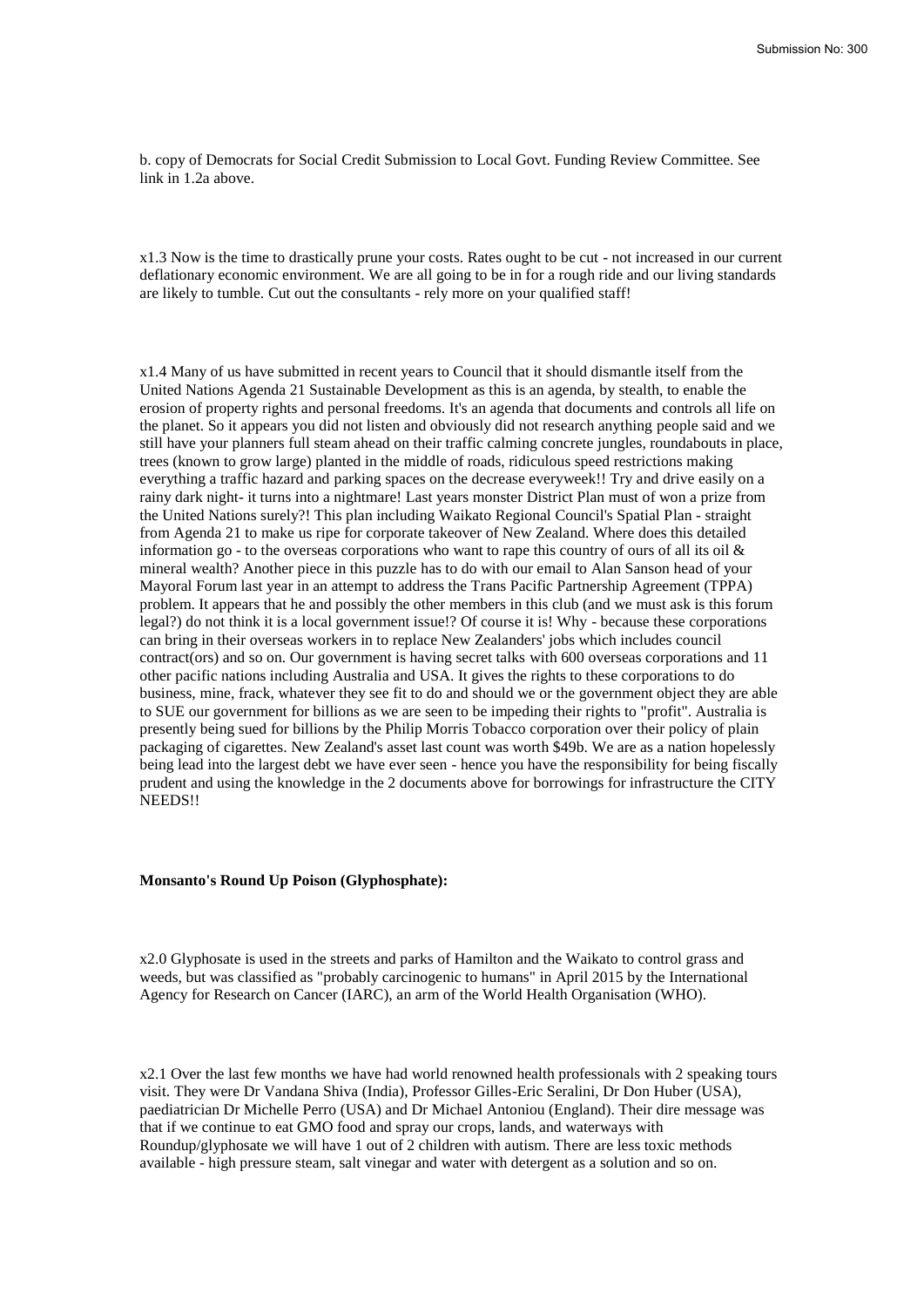x2.2 Glyphosate was first patented by Monsanto in the US as an antibiotic in 2002; it kills beneficial bacteria in the human gut and in soil. Because it is an antibiotic it kills beneficial microbes and bacteria like rhizobia, the bacterium that fixes nitrogen in the soil. Invasive weeds have been shown to become glyphosate resistant also due to its antibiotic properties. This is being sprayed in our public spaces and over time we will see more weeds and compromised soil. Use of glyphosate is not sustainable and it's application should be stopped now.

x2.3 Glyphosate was developed under the erroneous belief that the enzyme it inhibits in plants, which is essential for the biosynthesis of certain amino acids, is not found in animals and humans. That is untrue. Absorption of nutrients in animals and humans is via the gut microbiome; the collective genome of organisms inhabiting our body that has an identical enzyme system to plants. Since 80% of the human immune cells reside in the gut, use of glyphosate by the Waikato Regional Council, Hamilton City Council and other corporations and agencies, is contributing to the rise in auto immune disorders: eczema, asthma and allergies, especially in young children whose immune systems are not fully developed yet. Celiac disease and wheat intolerance and their associated negative effect on fertility have also been attributed to the use of glyphosate because of the damage that subsequently occurs in the gut.

x2.4 Defenders of glyphosate say it is biologically degraded over time by soil microorganisms into materials that are naturally occurring, including carbon dioxide and phosphate. But in 2013, Friends of the Earth Europe commissioned an independent laboratory in Germany to test urine samples from people in 18 countries for glyphosate. The results showed traces of the chemical in 44% of samples on average. Mom's across America have recently published results showing glyphosate in human breast milk and here in NZ it has been found in cows milk. It is also found in our water.

x2.5 Several European countries, including Holland, Denmark and Sweden, have banned or restricted the use of glyphosate herbicides by local authorities, because of alleged links with a variety of health problems – not just cancer – ranging from birth defects and kidney failure to celiac disease, colitis and autism.The totality of the evidence has been enough to convince some cities, including Chicago and Paris, to make their public spaces glyphosate-free. The City of Vancouver has gone a step further, banning the public and private use of herbicides including glyphosate, aside from the treatment of invasive weeds.

x2.6 Another study, in Argentina, suggests a correlation between glyphosate use and the decline in activity in honeybee colonies. And in New York, an environmental group is suing the Environmental Protection Agency for ignoring the dangers of glyphosate which, it claims, has resulted in the demise of the monarch butterfly population.

x2.7 Here in NZ, we ask that this Council take a precautionary approach, please do not wait for Round up to be banned in the US before we cease using it here.. Our health, our soil's health and our babies health depend on it. Ban Round up and glyphosate now.

**1080 Poison**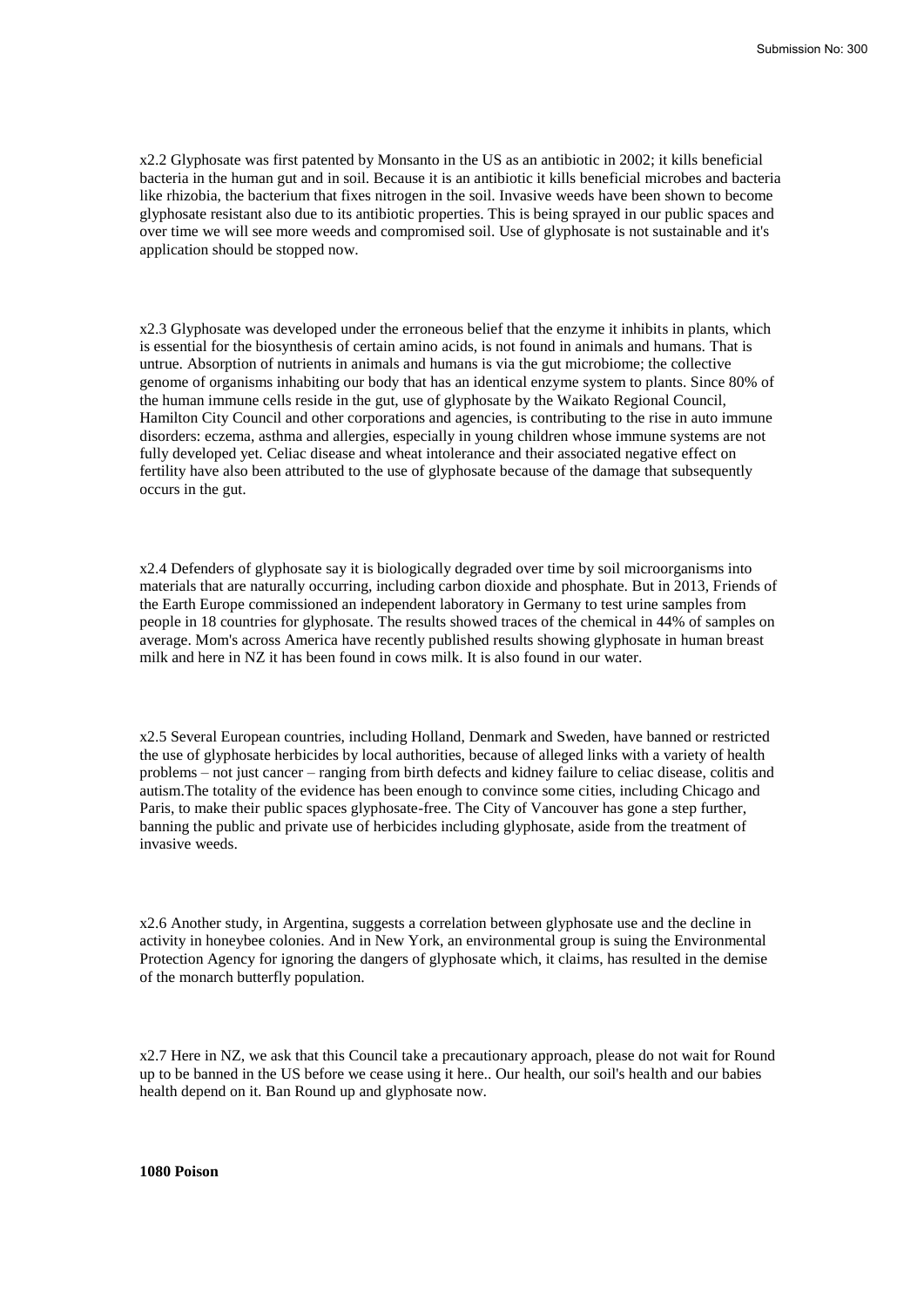x3.0 This next paragraph was previously submitted to the Waikato Regional Council  $\&$  is relevant to an issue about the cumulative effects of 1080 fluoride poison and the hydrofluorosilicic acid that Hamilton City Council discharges into our waterways. Who is responsible for monitoring these poisoning effects to all life including the citizens living in our area?

x3.1 Excerpt as follows:-

...... we support the councillors who wish to cease the use of aerially dropped 1080 poison onto our lands and waterways in favour of hunting and trapping possums. We see this practice as an inhumane way to die for all living things that come into contact with this poison.

x3.2 Our members are most concerned at the toxic health effects that 1080 poison has on the land and our waterways and especially when it can be absorbed by plants and animal products we consume and the water we drink. It has come to our notice that the health authorities are using a flawed method of testing for 1080 using parts per billion instead of parts per "trillion" (ppt) where the human hormonal systems operate at ppt. and thus the excuse used that it has not been found in natural or public water supplies. Since Hamilton City Council is also dosing the drinking water supply with hydrofluorosilicic acid another fluoride poison as with 1080, who within the HCC is testing for the cumulative effects of environment (soil and water) and all life? As the old saying goes "If in doubt, throw it out" - it is time for aerial 1080 poison to be stopped.

### **Water Meters & Privitisation:**

x4.0 Council says this is not in the 10 Year Plan. We know that the "provision" has been made for the Smart meter network where new subdivisions are made or renewals in existing residential areas by stealth. We are not impressed. We do have drought for a short period of time in summer but conditioning our citizens that we are running out and all the water is "allocated" is false information the UNITED NATIONS AGENDA 21 in action again eluding to scarcity! Do you ever think you will see the Waikato River as a dried up creek? Incidentally in our considered opinion the Smart meter network will become a failure. Saskatchewan Province in Canada has had its authorities order that 300,000 smart meters be removed from houses as they were not willing to put their residents at risk of fire. Stockton in California recently had 5800 smart meters explode on their residents' houses due to a vehicle crashing into a power pole. People are now becoming sick with the electromagnetic effects and there are cyber security issues with them.

# **Hydrofluorosilic Acid:**

x5.0 An important message from Mary Byrne, co-ordinator of Fluoride Free NZ is that in recent weeks US Department of Health and Human Services has dropped the maximum level to 0.7ppm for fluoridated public drinking water supplies. New Zealand's maximum levels are still higher and between 0.7ppm to 1.0ppm. What will Hamilton City Council do about the levels it COERCIVELY medicates